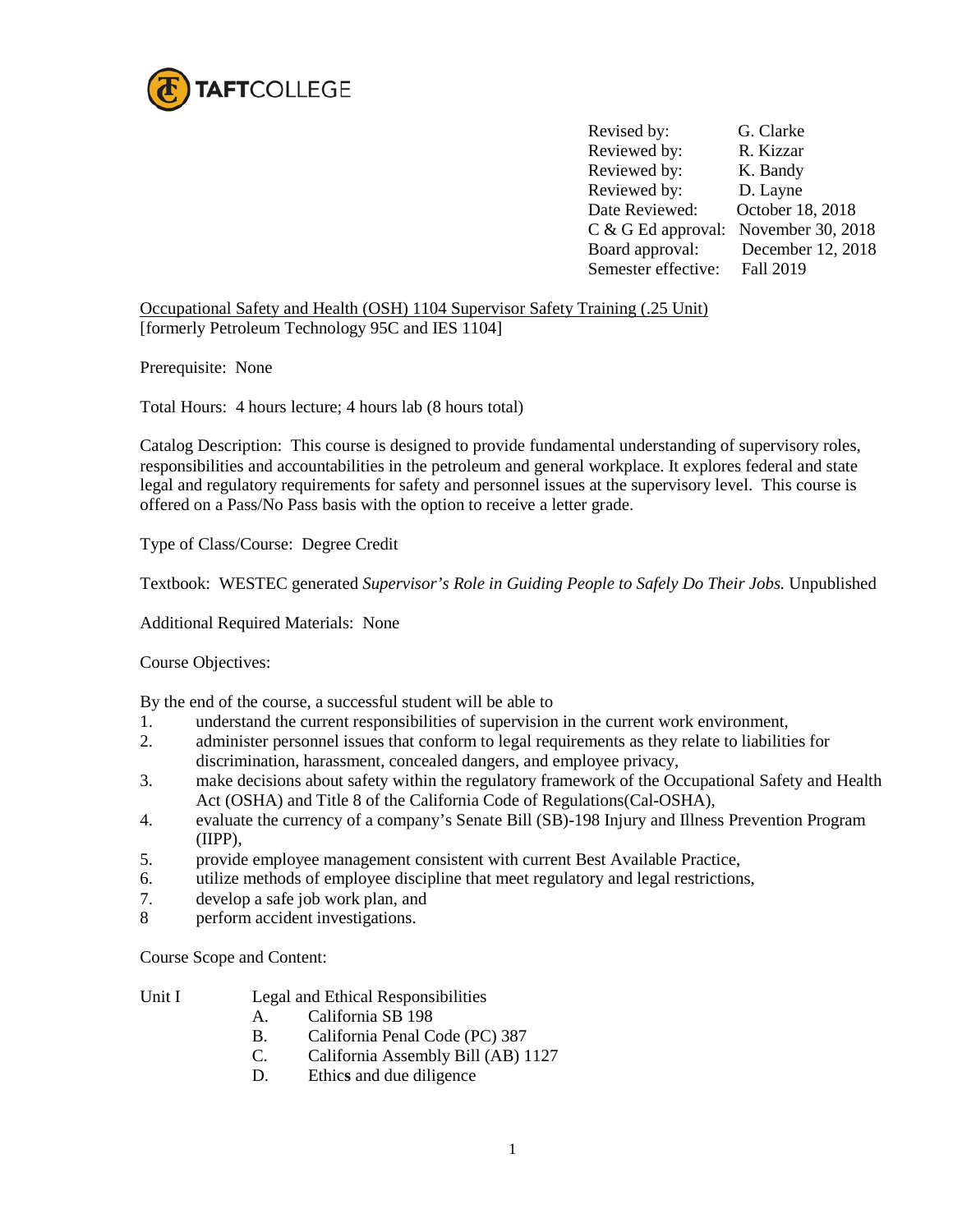

| Unit II  | <b>Application of Law Process</b><br>Supervisorial decision-making<br>A.<br>Compliance versus Liability<br><b>B.</b><br>C.<br><b>Independent Employee Action Defense</b> |  |  |
|----------|--------------------------------------------------------------------------------------------------------------------------------------------------------------------------|--|--|
| Unit III | <b>Safety Fundamentals</b>                                                                                                                                               |  |  |
|          | Regulatory requirements for major job task areas<br>A.                                                                                                                   |  |  |
|          | Regulatory discussion related to specific safety tasks<br>B.                                                                                                             |  |  |
| Unit IV  | Safe Work Plan Development                                                                                                                                               |  |  |
|          | Role of safety and health planning<br>$A_{-}$                                                                                                                            |  |  |
|          | Requirements for generating safe work plans<br><b>B.</b>                                                                                                                 |  |  |
|          | C.<br>Job Safety Analyses (JSAs)                                                                                                                                         |  |  |
| Unit V   | Incident Investigation/Analysis                                                                                                                                          |  |  |
|          | Purpose<br>A.                                                                                                                                                            |  |  |
|          | Investigation<br><b>B.</b>                                                                                                                                               |  |  |
|          | C.<br>Root cause analysis                                                                                                                                                |  |  |
| Unit VI  | <b>Employee Management</b>                                                                                                                                               |  |  |
|          | California At-Will employment<br>А.                                                                                                                                      |  |  |
|          | "Whistleblower" protections<br>В.                                                                                                                                        |  |  |
|          |                                                                                                                                                                          |  |  |

- C. Responding to employee safety and health concerns and reports<br>D. California Labor Code employer safety and health regulatory res
- California Labor Code employer safety and health regulatory responsibilities

## Lab Content:

- 1. Scenarios presenting various work situations using equipment, materials, etc
- 2. Accident investigation
- 3. Developing Safe Work Plans and JSAs

Learning Activities Required Outside of Class: None

Methods of Instruction:

- 1. Lecture
- 2. Group work
- 3. Audiovisual presentations<br>4. Practical hands-on exercise
- Practical hands-on exercises

Methods of Evaluation:

- 1. Written final<br>2. Classroom pa
- 2. Classroom participation

Supplemental Data:

|  | TOP Code: | 095430: Petroleum Technology<br>0956.70 Industrial & Occupational Health $\&$ Safety |
|--|-----------|--------------------------------------------------------------------------------------|
|--|-----------|--------------------------------------------------------------------------------------|